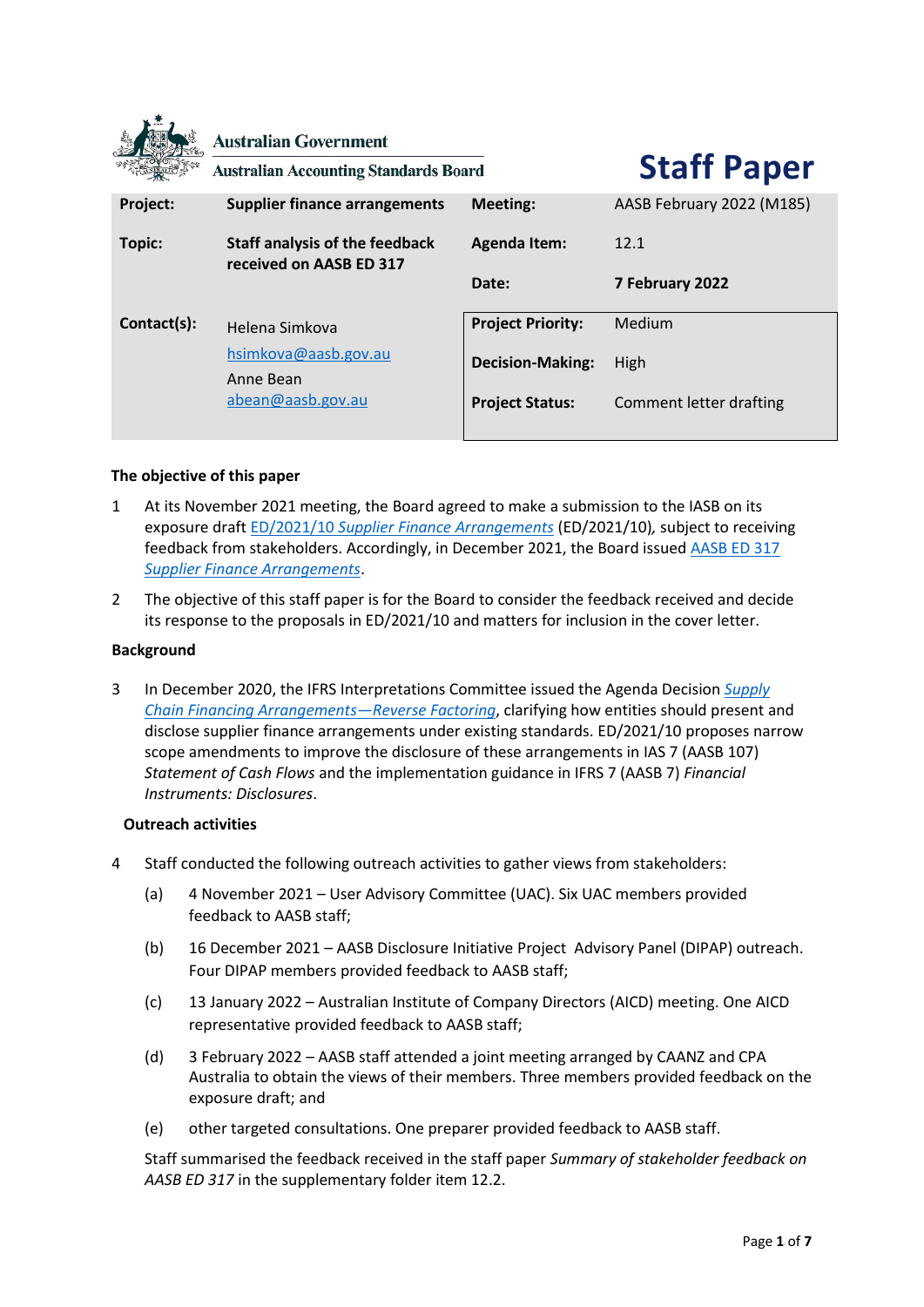### **Summary of the feedback received from stakeholders, staff analysis and recommendations**

5 ED/2021/10 includes three numbered questions, the wording of the proposed amendments to IAS 7 and IFRS 7, and the IASB's basis for conclusions. Staff have considered all feedback received in providing their recommendations to the Board.

#### **Question 1—Scope of disclosure requirements**

The [Draft] Amendments to IAS 7 and IFRS 7 do not propose to define supplier finance arrangements. Instead, paragraph 44G of the [Draft] Amendments to IAS 7 describes the characteristics of an arrangement for which an entity would be required to provide the information proposed in this Exposure Draft. Paragraph 44G also sets out examples of the different forms of such arrangements that would be within the scope of the Board's proposals.

Paragraphs BC5–BC11 of the Basis for Conclusions explain the Board's rationale for this proposal.

Do you agree with this proposal? Why or why not? If you disagree with the proposal, please explain what you suggest instead and why.

#### Summary of stakeholder feedback and staff analysis

6 The wording of the proposed scope paragraph 44G is:

*A supplier finance arrangement is characterised by one or more finance providers offering to pay amounts an entity owes its suppliers and the entity agreeing to pay the finance providers at the same date as, or a date later than, suppliers are paid. These arrangements provide the entity with extended payment terms or the entity's suppliers with early payment terms, compared to the related invoice payment due date. Supplier finance arrangements are often referred to as supply chain finance, payables finance or reverse factoring arrangements.*

7 An alternative to a descriptive scope can be seen in the current United States Financial Accounting Standards Board (FASB) exposure draft *Liabilities—[Supplier Finance Programs](https://www.fasb.org/jsp/FASB/Document_C/DocumentPage?cid=1176179161221&acceptedDisclaimer=true)* which proposes:

*A supplier finance program is an arrangement that has all the following characteristics: (a) An entity enters into an agreement with a finance provider or an intermediary, (b) the entity confirms supplier invoices as valid to the finance provider or intermediary under the agreement described in (a), and (c) the entity's supplier has the option to request early payment from a party other than the entity for invoices that the entity has confirmed as valid. [Further], although not determinative, an indicator that an entity may have a supplier finance program is the commitment to pay a party other than the supplier for a confirmed invoice.*

8 Three stakeholders [preparers] thought the scope should be clarified, including for supplierinitiated financing arrangements and intermediary platforms where the entity or the supplier might have initiated the transaction. A fourth preparer questioned whether some financing arrangements between consortium members and suppliers in a public-private partnership (PPP) would be in scope. Staff agree that the first sentence of paragraph 44G could state more clearly that "A supplier finance arrangement is characterised by an entity (as the buyer) entering into an arrangement with one or more third-party finance providers or an intermediary....". Staff think the scope should recognise that supplier finance arrangements may be between a buyer and an intermediary, who may or may not be a finance provider, and may facilitate funding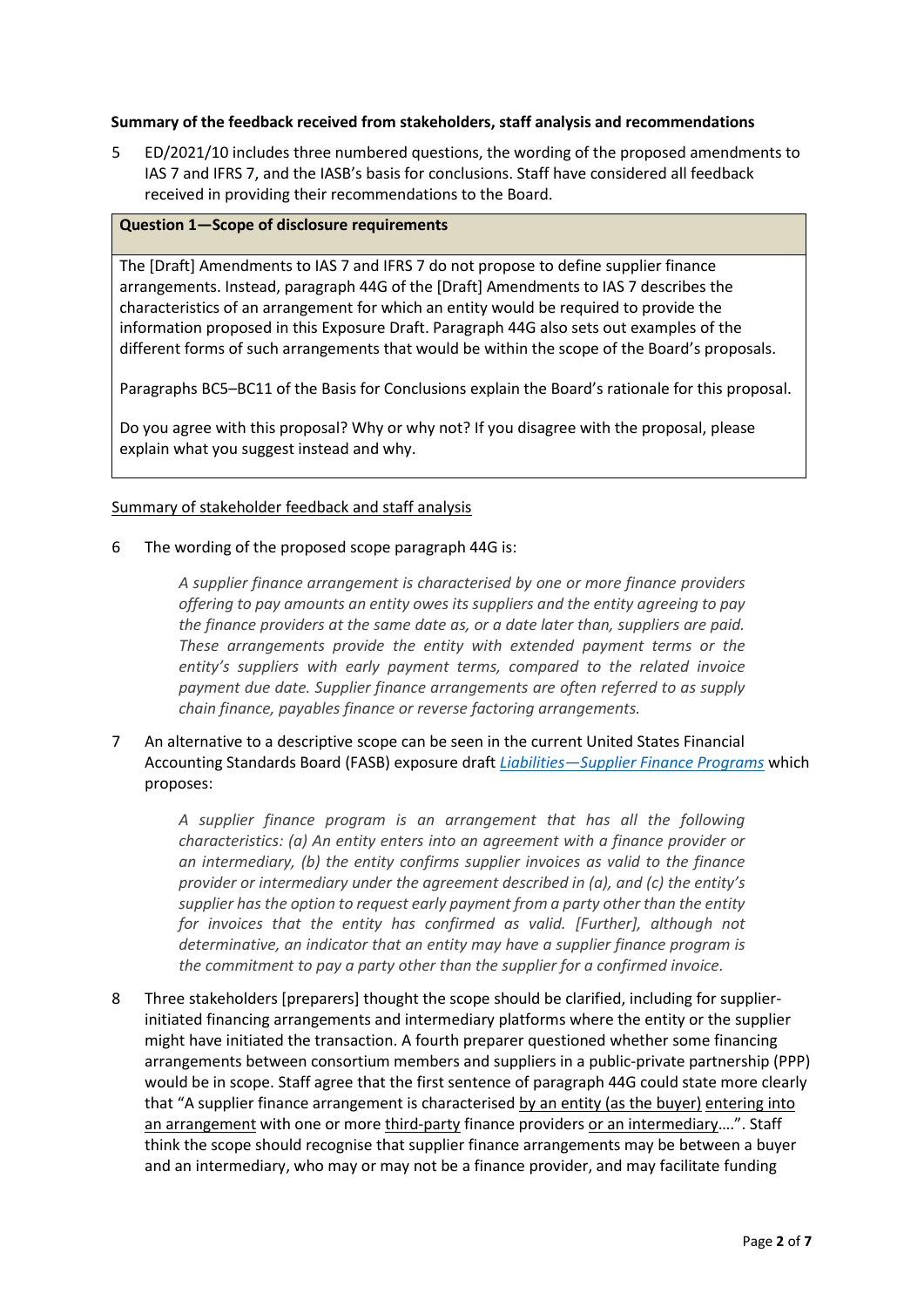through multiple finance providers. It should also be clarified that the finance provider is a third-party, that is, not the financing entity of a group, joint venture, or consortium etc.

9 A stakeholder [professional body] thought the proposed amendments may be better as guidance because they do not favour introducing more rules within standards and questioned whether this could lead to more rules-based disclosures in other standards.

### Staff recommendation on the AASB response to IASB

10 Staff recommend the Board should agree with the descriptive nature of the scope but suggest an amendment to the wording of the first sentence to clarify that a supplier finance arrangement is characterised by an entity (as the buyer) entering into an arrangement with one or more third-party finance providers or an intermediary. The proposed wording in the exposure draft would change as follows:

A supplier finance arrangement is characterised by an entity (as the buyer) entering into an arrangement with one or more third-party finance providers or an intermediary that offersing to pay amounts an entity owes its suppliers and the entity agreesing to pay the finance providers at the same date as, or a date later than, suppliers are paid. These arrangements provide the entity with extended payment terms or the entity's suppliers with early payment terms, compared to the related invoice payment due date. Supplier finance arrangements are often referred to as supply chain finance, payables finance or reverse factoring arrangements.

#### **Question 1 for Board members:**

Do Board members agree with the staff analysis and staff recommendation in paragraph 10? If not, what does the Board suggest?

## **Question 2—Disclosure objective and disclosure requirements**

Paragraph 44F of the [Draft] Amendments to IAS 7 would require an entity to disclose information in the notes about supplier finance arrangements that enables users of financial statements to assess the effects of those arrangements on an entity's liabilities and cash flows.

To meet that objective, paragraph 44H of the [Draft] Amendments to IAS 7 proposes to require an entity to disclose:

(a) the terms and conditions of each arrangement;

(b) for each arrangement, as at the beginning and end of the reporting period:

(i) the carrying amount of financial liabilities recognised in the entity's statement of financial position that are part of the arrangement and the line item(s) in which those financial liabilities are presented;

(ii) the carrying amount of financial liabilities disclosed under (i) for which suppliers have already received payment from the finance providers; and

(iii) the range of payment due dates of financial liabilities disclosed under (i); and

(c) as at the beginning and end of the reporting period, the range of payment due dates of trade payables that are not part of a supplier finance arrangement.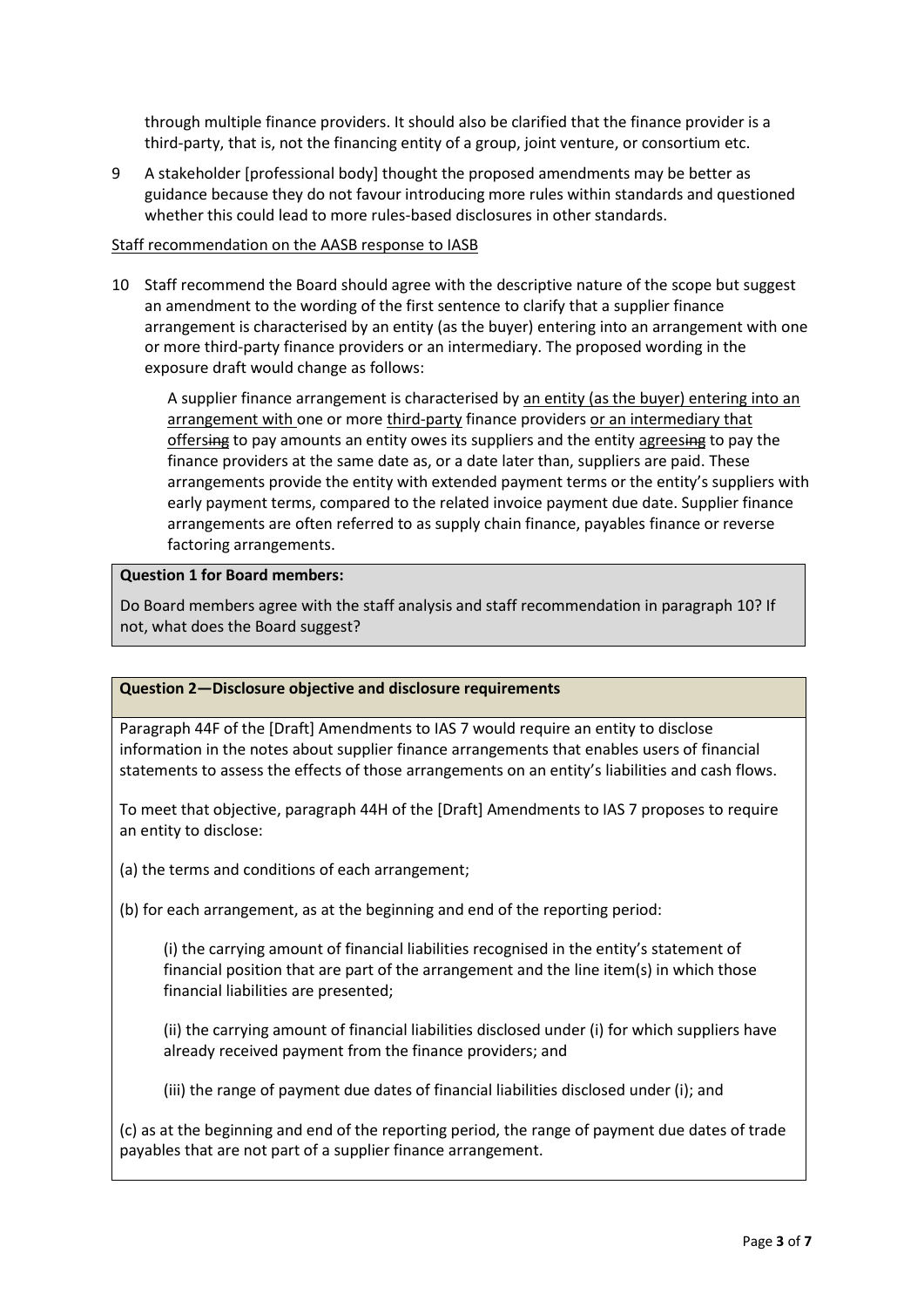**Question 2—Disclosure objective and disclosure requirements**

Paragraph 44I would permit an entity to aggregate this information for different arrangements only when the terms and conditions of the arrangements are similar.

Paragraphs BC12–BC15 and BC17–BC20 of the Basis for Conclusions explain the Board's rationale for this proposal.

Do you agree with this proposal? Why or why not? If you agree with only parts of the proposal, please specify what you agree and disagree with. If you disagree with the proposal (or parts of it), please explain what you suggest instead and why.

11 Below is an example of the quantitative disclosures proposed in ED/2021/10 from the IASBs November 202[1 Investor Perspectives](https://www.ifrs.org/content/dam/ifrs/project/supplier-finance-arrangements/investorperspectives-sfa-nov2021.pdf) newsletter.

| <b>Example 1-Quantitative information</b> <sup>3</sup> |                               |                               |  |  |
|--------------------------------------------------------|-------------------------------|-------------------------------|--|--|
| Supplier Finance Arrangement with Finance Provider A   |                               |                               |  |  |
| Carrying amount of liabilities                         | Reporting date 20X1           | Reporting date 20X0           |  |  |
| Presented within trade and other payables              | CU1.500                       | CU1,000                       |  |  |
| - of which suppliers have received payment             | CU1.050                       | <b>CU800</b>                  |  |  |
| Range of payment due dates                             |                               |                               |  |  |
| Liabilities that are part of the arrangement           | 85-90 days after invoice date | 80-90 days after invoice date |  |  |
| Trade payables that are not part of<br>an arrangement  | 60-70 days after invoice date | 60-65 days after invoice date |  |  |

- 12 Six stakeholders [users] noted that, overall, the proposed disclosures would provide useful information. They said that their main priorities were to (1) know the location in the balance sheet and amounts that are subject to supplier finance arrangements, (2) understand changes to the timing of cash payments because of the arrangements, and (3) be able to identify any change in the classification of cash payments in the statement of cash flows. Staff confirm the proposed disclosures provide this information. Paragraph 44H(b)(i) proposes to require disclosure of the line item and amounts subject to supplier finance arrangements in the balance sheet, and paragraphs 44H(b)(iii) and 44H(c) propose to require the disclosure of payment due dates or ranges of dates, for payables that are and are not part of supplier finance arrangements, which is about the timing of the payments. Item 3 on the stakeholders [users] list is addressed in Question 3 of ED 317.
- 13 A stakeholder [preparer] commented that paragraph 44H(b)(ii) that requires disclosure of the carrying amount of liabilities for which suppliers have already received payment seems reasonable if the entity has a possible debt obligation to suppliers.
- 14 A stakeholder [regulator] questioned whether the proposed amendments meet the objectives, for example, for amounts already paid to suppliers (para. 44H(b)(ii)).
- 15 Four stakeholders [preparers] thought they might have difficulty obtaining the information required under paragraph 44H(b)(ii) if they could only get this information by asking their suppliers. Staff note that, in a typical supplier finance arrangement, the entity (as the buyer) confirms to the finance provider or intermediary that the invoices are valid. The supplier then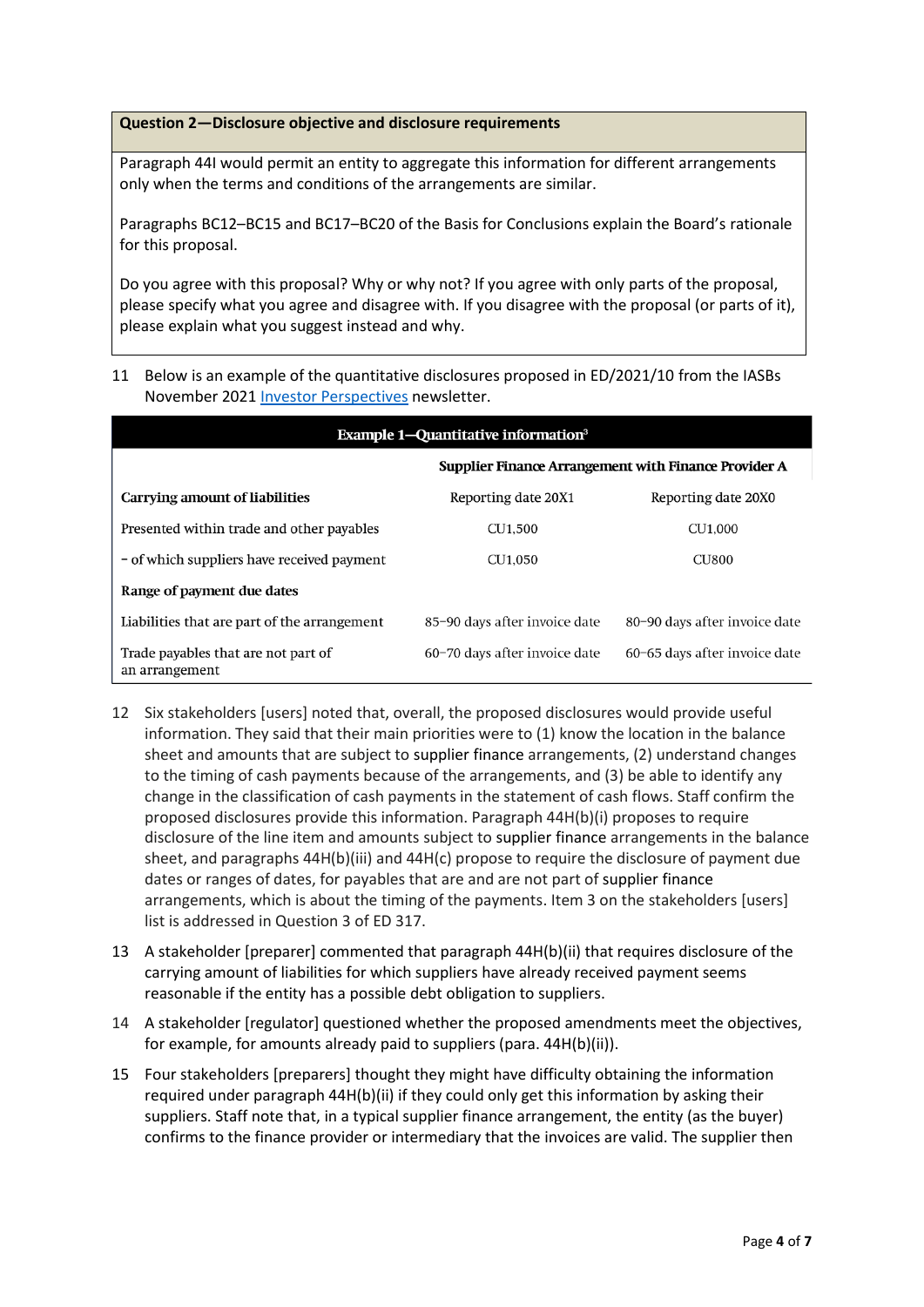has *the option* to request early payment from the finance provider.<sup>1</sup> The early payment is approved or not approved by the finance provider without further input from the entity. However, staff think that the information could be made available to entities by finance providers or intermediaries if it was required by future reporting standards, although it may involve additional investment into the systems of the financier or intermediary. Staff note that the current FASB exposure draft *Liabilities—[Supplier Finance Programs](https://www.fasb.org/jsp/FASB/Document_C/DocumentPage?cid=1176179161221&acceptedDisclaimer=true)* does not have a similar proposed disclosure.

16 One stakeholder [preparer] said there is a lot of focus on whether suppliers have received payment and was unsure if this information would be useful to users of financial statements even if the information was available from suppliers. Six stakeholders [users] were asked what they thought was the purpose of information provided by 44H(b)(ii). A stakeholder [user] said they would like to understand changes [over time] in the quantum of such arrangements for forecasting purposes. In addition, if the finance provider takes any additional collateralisation, it should be disclosed. Staff think that the information required by paragraph 44H(b)(ii) may not add significantly to the ability of users to understand "the extent to which an entity has used supplier finance arrangements to either extend its payment terms or allow its suppliers to access early payment terms" and the effect on an entity's liquidity if the arrangement ended.<sup>2</sup>

Staff suggest the related disclosure in the FASB exposure draft might better meet this objective and has the advantage that the information should be available from entities' accounting records. FASB proposes to require entities to show the movement between their opening and closing financed amounts, including gross amounts added to the program in the period and amounts paid (to the finance provider or intermediary).

- 17 Three stakeholders [preparers] noted that paragraphs 44H(b)(iii) and 44H(c) ask for the range of "payment due dates" for financed and unfinanced trade payables, but the IASB's disclosure example shows payment terms. Staff agree the wording is unclear in the exposure draft questions. However, in the draft wording on page 9 of the exposure draft, paragraph 44H(b)(iii) refers to "the range of payment due dates (for example, 30 to 40 days after the invoice date) of financial liabilities disclosed under (i)". Paragraph 44H(c) would be interpreted in the same way. Therefore, staff recommend changing the wording to 'payment terms' to improve clarity.
- 18 One stakeholder [preparer] said the disclosure of payment due dates per paragraphs 44H(b)(iii) and 44H(c) are the most critical of the quantitative disclosures. Staff agree that, where payment terms for financed amounts are longer than payment terms for non-financed amounts, or where payment terms for both appear extended, it informs users of the financial statements about the financing component of the arrangement and its effect on the operating cycle.

## Staff recommendation on the AASB response to IASB

- 19 Staff recommend that the Board should agree with the proposed disclosures but request the IASB to consider:
	- (a) whether section 44H(b)(ii), requiring entities to disclose the carrying amount of liabilities for which suppliers have already received payment, meets the objective of providing users

<sup>1</sup> See the FASB definition of a supply chain finance arrangement in paragraph 7 of this document.

<sup>2</sup> ED/2021/10 Paragraph BC14(c) says the purpose of proposed paragraph. 44H(b)(ii) is to "help users of financial statements analyze the entity's debt and consequential effects on operating and financing cash flows." Paragraph BC14(e) states more specifically that "the carrying amount of financial liabilities for which suppliers have already received payment from the finance providers … would provide information about the extent to which the entity has used extended payment terms, or its suppliers have used early payment terms. That information would help users of financial statements understand the effect of supplier finance arrangements on the entity's exposure to liquidity risk and how the entity might be affected if the arrangements were no longer available to it.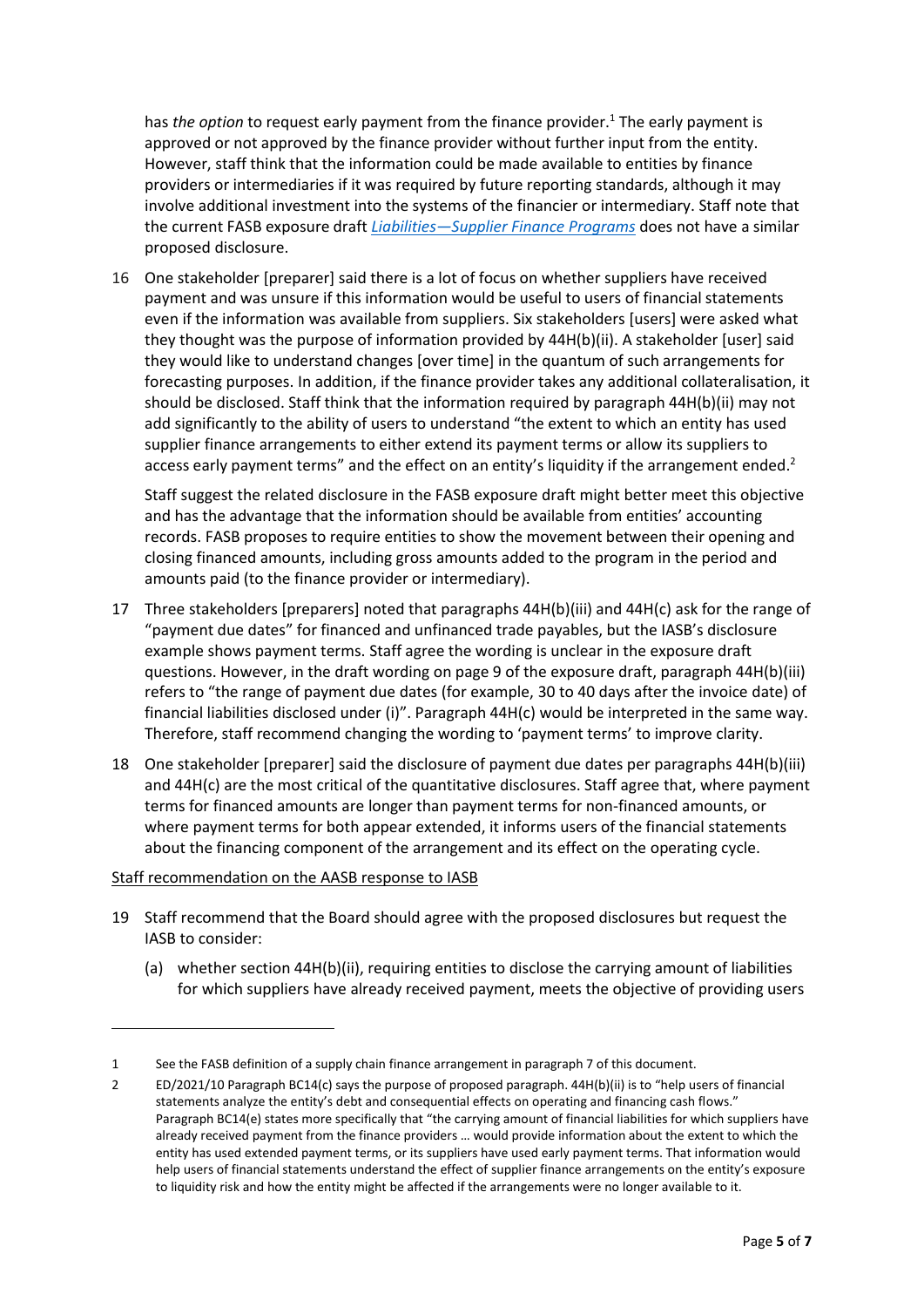with information about the extent of entities' use of supply chain finance, and whether the reconciliation proposed in the FASB exposure draft might be more useful;

(b) changing the wording in paragraphs 44H(b)(iii) and 44H(c) from 'payment due dates' to 'payment terms.'

#### **Question 2 for Board members:**

Do Board members agree with the staff analysis and staff recommendation in paragraph 19? If not, what does the Board suggest?

#### **Question 3—Examples added to disclosure requirements**

Paragraph 44B of the [Draft] Amendments to IAS 7 and paragraphs B11F and IG18 of the [Draft] Amendments to IFRS 7 propose to add supplier finance arrangements as an example within the requirements to disclose information about changes in liabilities arising from financing activities and about an entity's exposure to liquidity risk, respectively.

Paragraphs BC16 and BC21–BC22 of the Basis for Conclusions explain the Board's rationale for this proposal.

Do you agree with this proposal? Why or why not? If you disagree with the proposal, please explain what you suggest instead and why.

- 20 Five stakeholders [users] said the ability to identify changes in the classification of cash payments in the statement of cash flows (i.e. from operating activities to financing activities) within a period is critical. Two of the users supported the inclusion of material cash payments made under supplier finance arrangements as a separate line item in the statement of cash flows. One user suggested the location of payments in the statement of cash flows could be provided in the note (in Question 2 of the ED).
- 21 A stakeholder [regulator] questioned whether the proposed amendments meet the objectives, as the priority should to identify and give visibility over cash flows that are affected by the arrangements.
- 22 Staff note that paragraph 44B of the proposed amendments to IAS 7 adds supplier finance arrangements as an example within the requirements to disclose information about changes in liabilities arising from financing activities. Specifically, "non-cash changes arising from supplier finance arrangements (as described in para. 44G), for example when future cash outflows will be classified as cash flows from financing activities". However, there is no disclosure if payments remain as operating cash flows.
- 23 Further, IAS 7 (para. 21) requires that "an entity shall report separately major classes of gross cash receipts and gross cash payments arising from investing and financing activities". As a "major class" is not defined, it may be helpful to clarify that material payments under supplier finance arrangements that are financing cash outflows should be disclosed either as a separate line item in the statement of cash flows, or in the note. This would correspond to the staff proposal for Question 2 of the ED, to replace the proposed paragraph 44H(b)(ii) with a reconciliation of changes in the carrying amount of liabilities subject to a supplier finance arrangement.